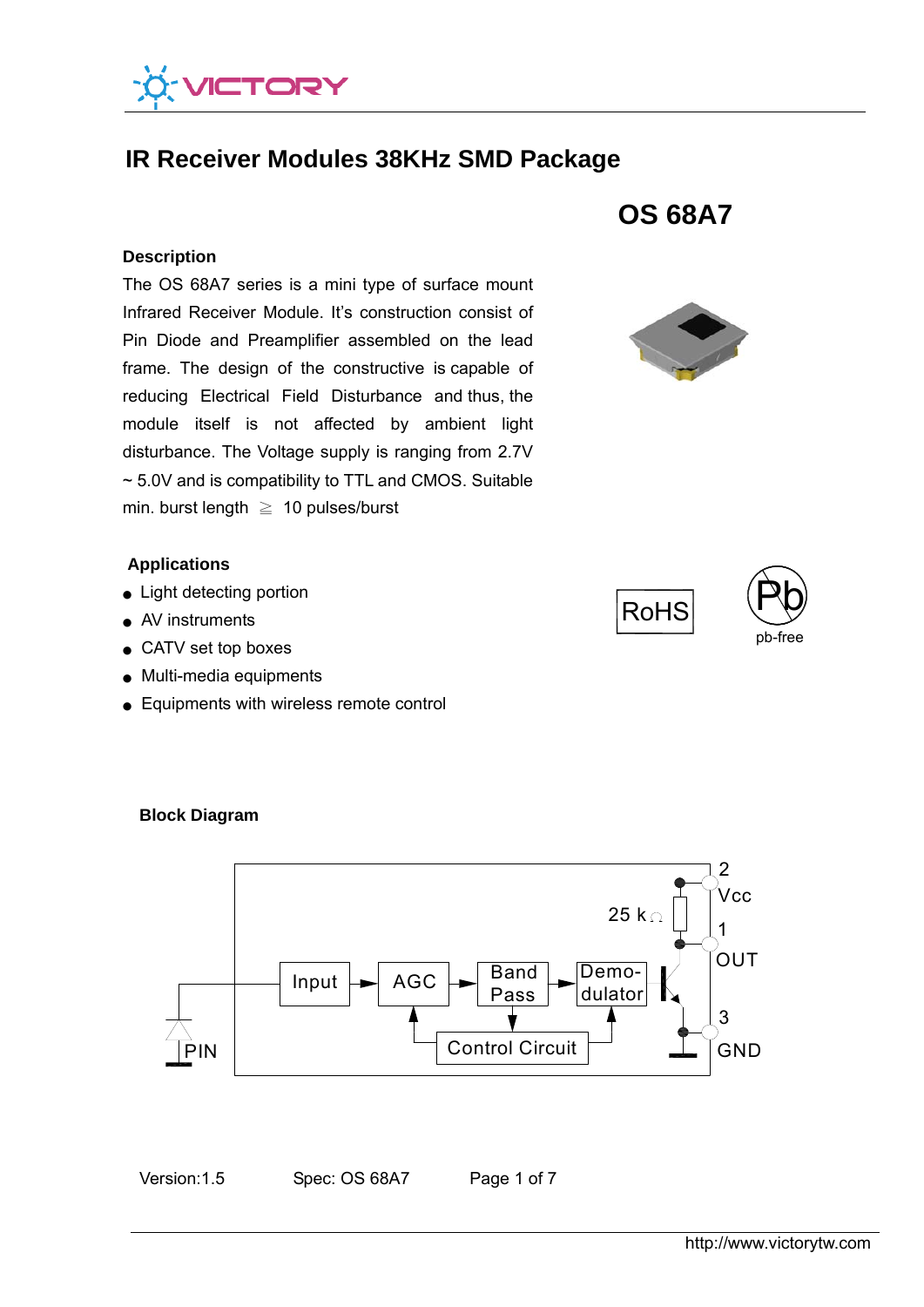

# **Application Circuit**



### **Transmitter Wave Form**



**D.U.T out put Pulse** 



Version: 1.5 Spec: OS 68A7 Page 2 of 7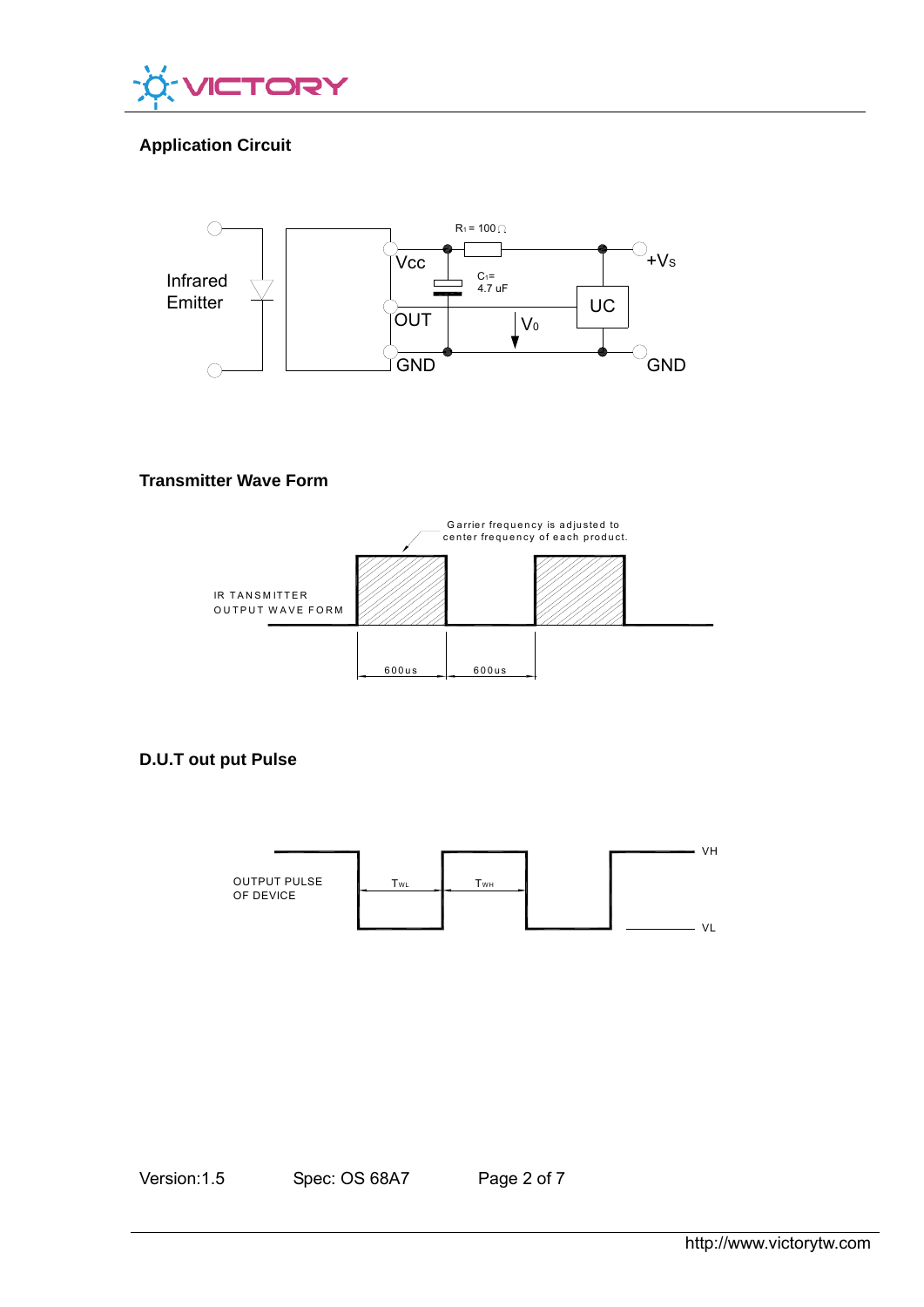

# **Package Dimension**





Back View



unit: mm

Recommended Soldering Pad

## **Notes:**

- 1. All dimensions are millimeters.
- 2. Tolerance is  $\pm$  0.2mm unless otherwise specified.
- 3. Specifications are subject to change without notice.

Version: 1.5 Spec: OS 68A7 Page 3 of 7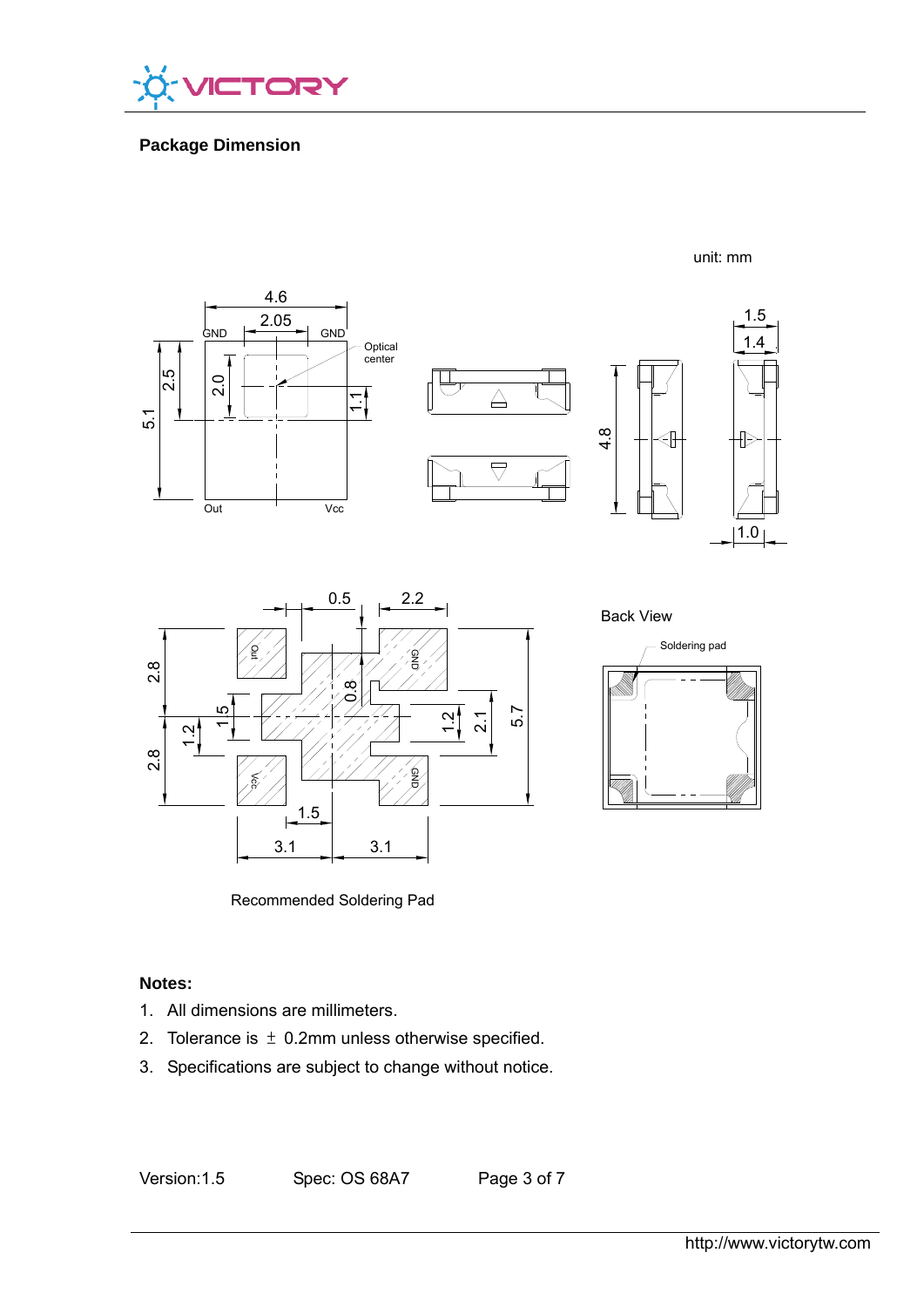

## **Absolute Maximum Ratings (Ta=25**℃**)**

| <b>Parameter</b>             | <b>Symbol</b> | Rating      | Unit |
|------------------------------|---------------|-------------|------|
| <b>Supply Voltage</b>        | Vcc           |             |      |
| <b>Soldering Temperature</b> | Tsol          | 260         | ∽    |
| Storage Temperature          | Tstg          | -40 - +85   | ∽    |
| <b>Operating Temperature</b> | Topr          | $-25 - +85$ | °∩   |

Note: Please take note the Absolute Maximum Rating values. Any operation beyond the specified ratings in this table will result degradation of life-span and may cause product to fail.

| <b>Parameter</b>              | <b>Symbol</b>     | Min. | Typ. | Max. | <b>Unit</b> |
|-------------------------------|-------------------|------|------|------|-------------|
| Supply Voltage                | Vcc               | 2.7  | 3.0  | 5.0  | V           |
| Consumption Current           | Icc               |      |      | 3.0  | mA          |
| <b>B.P.F Center Frequency</b> | Fo                |      | 38   |      | <b>KHz</b>  |
| Peak Wavelength               | $\lambda_{\rm p}$ |      | 940  |      | nm          |
| <b>Reception Distance</b>     | $L_0$             | 8    |      |      | m           |
|                               | $L_{45}$          | 6    |      |      |             |
| Half Angle (Horizontal)       | $\Theta_h$        |      | 45   |      | deg         |
| Half Angle (Vertical)         | $\Theta_{v}$      |      | 45   |      | deg         |
| High Pulse Width              | $T_{\rm H}$       | 400  |      | 800  | μs          |
| Low Pulse Width               | $T_{L}$           | 400  |      | 800  | μs          |
| High Output Voltage           | $V_{H}$           | 2.7  |      |      | V           |
| Low Output Voltage            | $V_L$             |      | 0.2  | 0.5  | $\vee$      |

# **Electro-Optical Characteristics (Ta=25**℃ **)**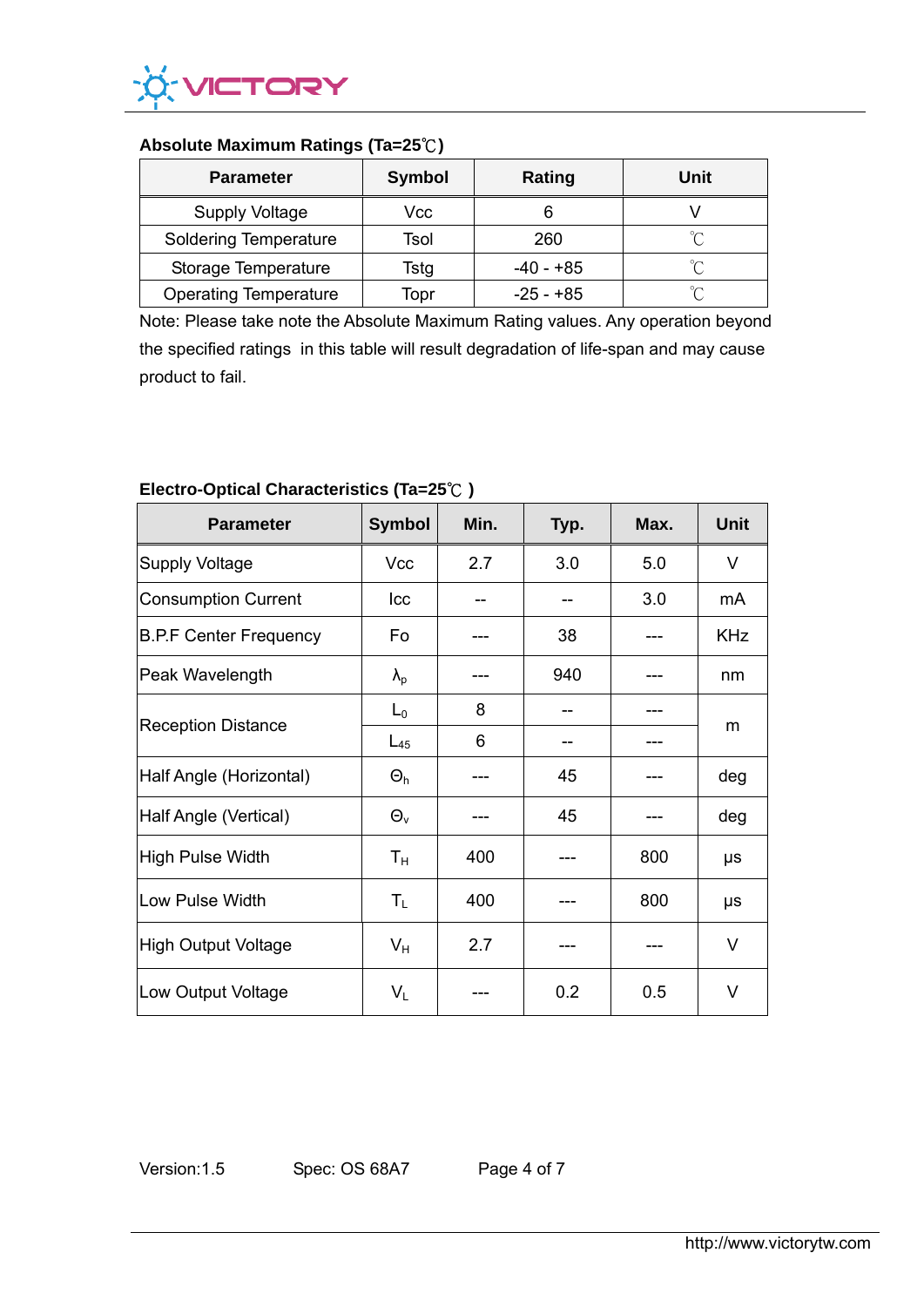

**Electrical Characteristics Curves:** 



Version:1.5 Spec: OS 68A7 Page 5 of 7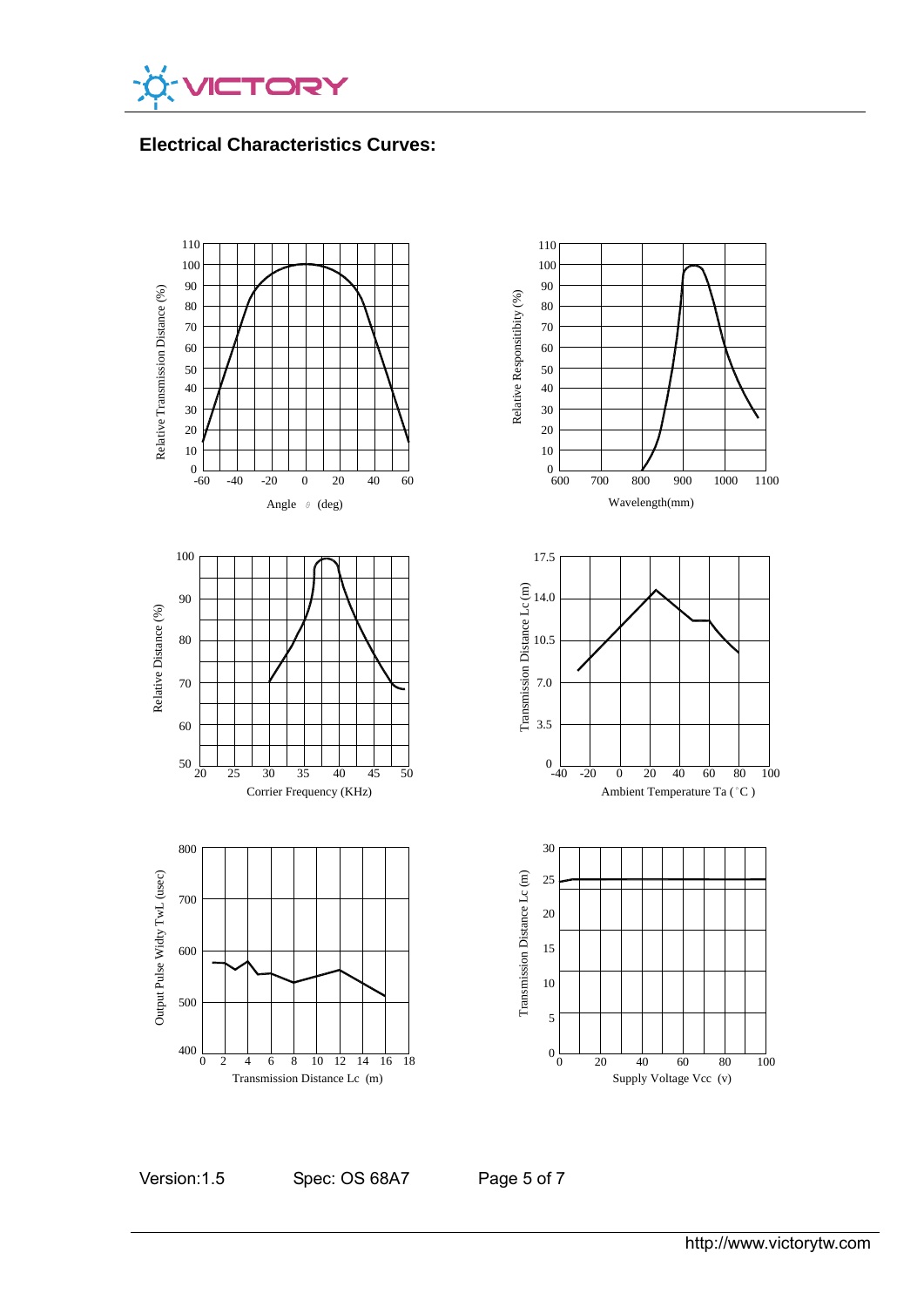

### **Reel Dimension:**



**Tape Dimension:**